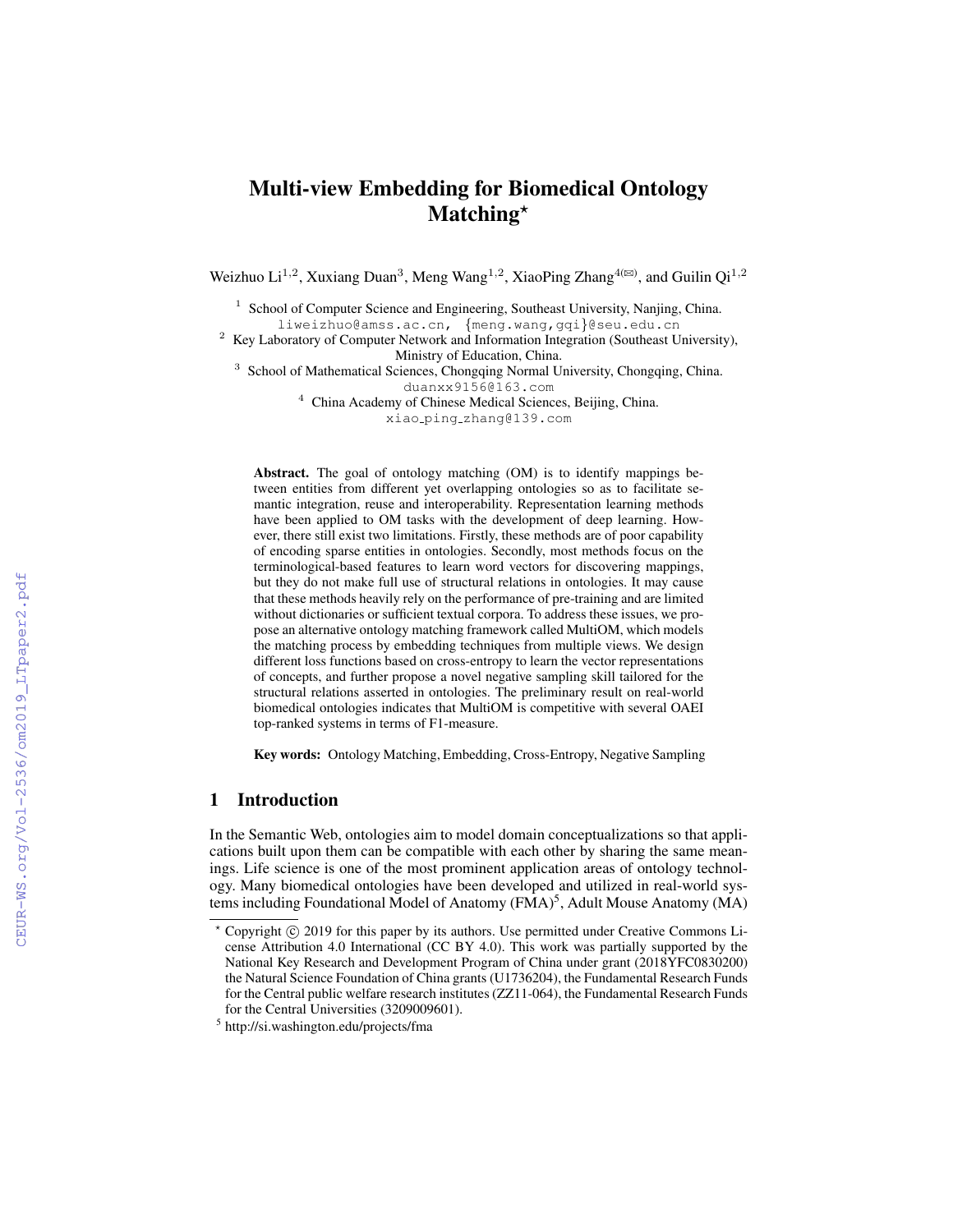for anatomy<sup>6</sup>, National Cancer Institute Thesaurus (NCI)<sup>7</sup> for disease and Systematized Nomenclature of Medicine-Clinical Terms (SNOMED-CT)<sup>8</sup> for clinical medicine. To integrate and migrate data among applications, it is crucial to first establish mappings between the entities of their respective ontologies. As ontologies in the same domain are often developed for various purposes, there exist several differences in coverage, granularity, naming, structure and many other aspects. It severely impedes the sharing and reuse of ontologies. Therefore, ontology matching (OM) techniques devote to identify mappings across ontologies in order to alleviate above heterogeneities [1].

In the last ten years, many automatic systems are developed so as to discover mappings between independently developed ontologies and obtain encouraging results (see [2, 3] for a comprehensive and up-to-date survey). Up to now, the mainstream methods (e.g., LogMap [4], AML [5], FCA-Map [6], XMap [7]) still focus on engineering features from terminological, structural, extensional (individuals of concepts) information and external resource [1]. These features are utilized to compute the similarities of ontological entities (i.e., concepts, properties, individuals) for guiding the ontology matching. With the development of deep learning [8], there also exist several works (e.g., ERSOM [9], DeepAlignment [10], SCBOW + DAE(O) [11] OntoEmma [12]) that try to shift from feature engineering to representation learning. The assumption is that semantically similar or related words appear in similar contexts. Therefore, word vectors own the potentials that can bring significant value to OM given the fact that a great deal of ontological information comes in textual form [10]. Nevertheless, there still exist two challenges that need to be solved:

- Sparsity Problem for Embedding Learning: One of the main difficulties for embedding learning is of poor capability of encoding sparse entities. Even in largescale medical ontologies with lots of relations, most knowledge graph embedding techniques (e.g., TransE [13]) are still not applicable. Zhang et al. [14] observed that the prediction results of entities were highly related to their frequency, and the results of sparse entities were much worse than those of frequent ones.
- Limitation Problem for External Resource: Thesaurus is one kind of external resource that is usually employed in matching systems such as WordNet [15], UMLS Metathesaurus<sup>9</sup>. In addition, textual descriptions can also be employed for ontology matching [11, 12]. Nevertheless, these methods based on representation learning rely heavily on the performance of pre-training. Therefore, it may limit their scalability if there exist no dictionaries or sufficient textual corpora.

To address above problems, we propose MultiOM, an alternative ontology matching framework based on embedding techniques from multiple views. The underlying idea is to divide the process of OM into different modules (i.e., lexical-based module, structural-based module, resource-based module) and employ embedding techniques to soften these modules. Existing works [16, 17] show that identifying multiple views can sufficiently represent the data and improve the accuracy and robustness of corresponding tasks. Therefore, we employ this idea to characterize the process of OM and try to alleviate the sparsity problem for embedding learning indirectly. More precisely, different loss functions are designed based on cross-entropy to model different views

<sup>&</sup>lt;sup>6</sup> http://informatics.jax.org/vocab/gxd/ma\_ontology

<sup>7</sup> https://ncit.nci.nih.gov/

<sup>8</sup> http://www.snomed.org/snomed-ct/

<sup>&</sup>lt;sup>9</sup> https://www.nlm.nih.gov/research/umls/knowledge\_sources/metathesaurus/index.html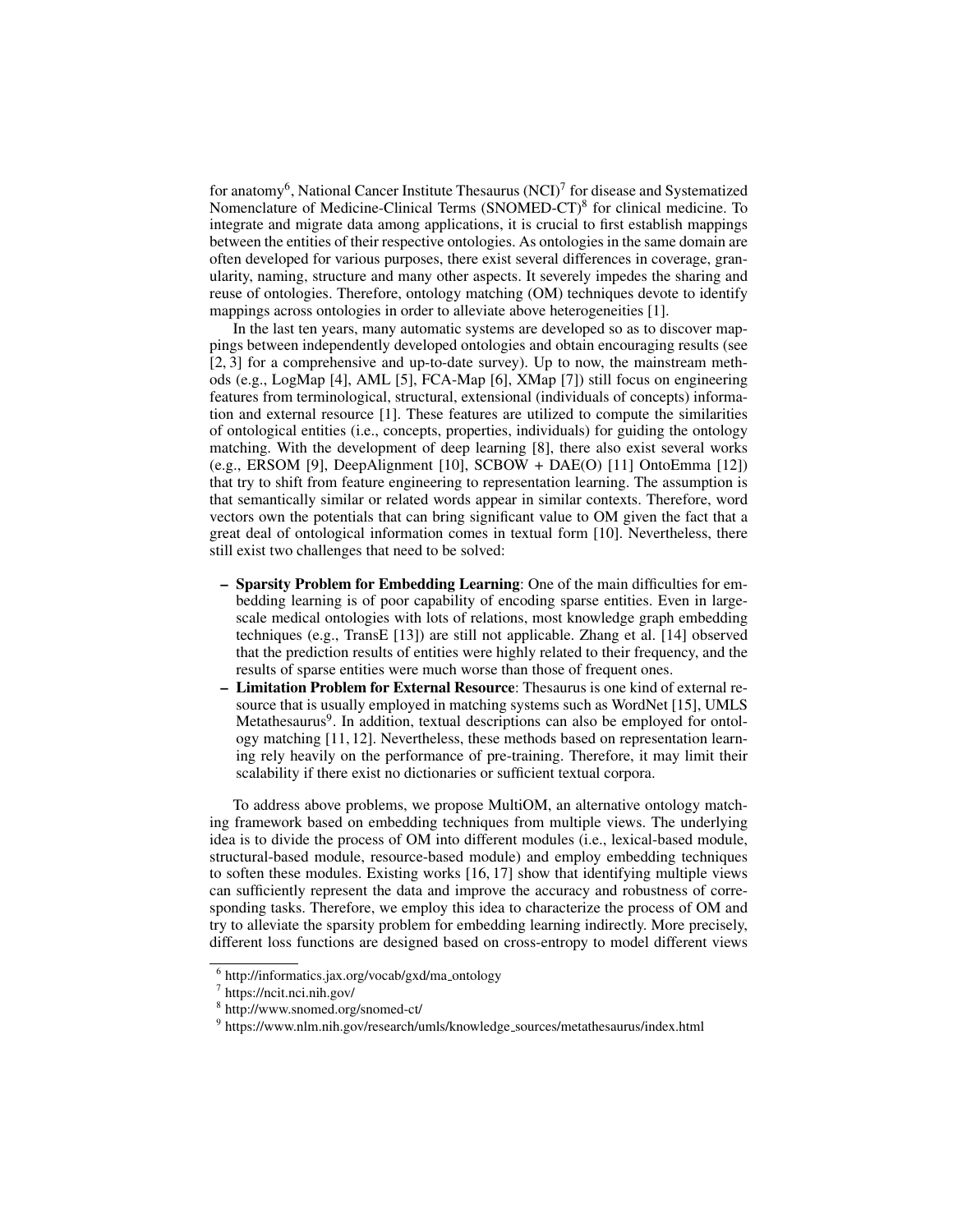among ontologies and learn the vector representations of ontological entities. With continuous vector representation, we can obtain more similar concepts and discover more potential mappings among ontologies. Furthermore, we design a novel negative sampling tailored for structural relations (e.g., subclassOf relations, disjointWith relations) asserted in ontologies, which can obtain better vector representations of entities for OM.

The contributions of our study are summarized as follows.

- We propose an alternative ontology matching framework with embedding techniques from multiple views, and design loss functions based on cross-entropy to model different views for learning vector representations of ontological entities.
- We design a novel negative sampling skill tailored for structural relations asserted in ontologies, which can obtain better vector representations of concepts.
- We implement our method and evaluate it on real-world biomedical ontologies. The preliminary result indicates that MultiOM is competitive with several OAEI top-ranked systems in terms of F1-measure.

#### 2 Related work

#### 2.1 Feature-based methods for biomedical ontology matching

There exist various feature-based strategies applied on the scenarios biomedical ontology matching, including terminological-based features, structural-based features and employing external semantic thesauruses for discovering semantically similar entities.

LogMap [4] relies on lexical and structural indexes to enhance its scalability. To scale to large ontologies and minimize the number of logical errors in the aligned ontologies, LogMap uses a horn propositional logic representation of the extended hierarchy of each ontology together with all existing mappings and employs Dowling-Gallier algorithm to model propositional horn satisfiability.

AML [5] is originally developed to tackle the challenges of matching biomedical ontologies. It employs various sophisticated features and domain-specific thesauruses to perform OM. Besides, AML introduces a modularization-based technique to extract the core fragments of the ontologies that contain solely the necessary classes and relations caused by disjoint restrictions, which can repair the incoherent alignments effectively.

FCA-Map [6] is an ontology matching system based on formal concept analysis (FCA), in which five types of formal contexts are constructed in an incremental way, and their derived concept lattices are used to cluster the commonalities among classes and properties at various lexical and structural levels, respectively.

XMap [7] is a scalable matching system that implements parallel processing techniques to enable the composition of basic sophisticated features. It also relies on the employment of external resources such as UMLS Metathesarus to improve the performance of ontology matching.

PhenomeNet [18] exploits an axiom-based approach for aligning phenotype ontologies, which makes use of the PATO ontology and Entity-Quality definition patterns so as to complement several shortcomings of feature-based methods.

Feature-based methods mainly employ crafting features of the data to achieve specific tasks. Unfortunately, these hand-crafted features will be limited for a given task and face the bottleneck of improvement. Cheatham and Hitzler showed that the performance of ontology matching based on such engineered features varies greatly with the domain described by ontologies [19]. As a complement to feature engineering, continuous vectors representing ontological entities can capture the potential associations among features, which is helpful to discover more mappings among ontologies.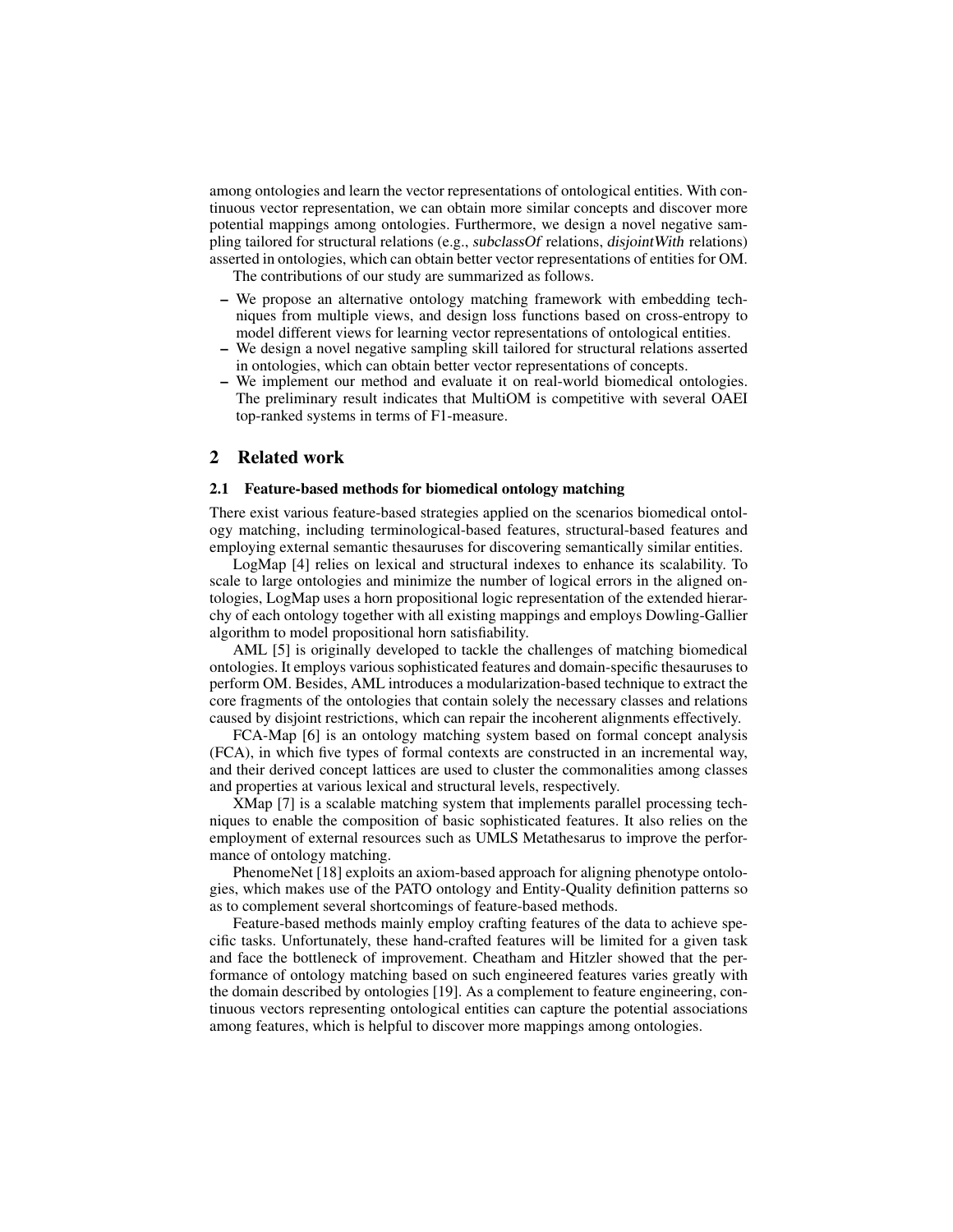#### 2.2 Representation learning methods for biomedical ontology matching

Representation learning have so far limited impacts on OM, specifically in biomedical ontologies. To the best of our knowledge, only five approaches have explored the use of unsupervised representation learning techniques for ontology matching.

Zhang et al. [20] is one of the first that investigate the use of word vectors for ontology matching. They align ontologies based on word2vec vectors [21] trained on Wikipedia. In addition, they use the semantic transformations to complement the lexical information such as names, labels, comments and describing entities. The strategy of entity matching is based on maximum similarity.

Xiang et al. [9] propose an entity representation learning algorithm based on Stacked Auto-Encoders, called ERSOM. To describe an ontological entity (i.e., concept, property), They design a combination of its ID, labels, comments, structural relations and related individuals. The similarity of entities is computed with a fixed point algorithm. Finally, ERSOM generates an alignment based on the stable marriage strategy.

DeepAlignment [10] is an unsupervised matching system, which refines pre-trained word vectors aiming at deriving the descriptions of entities for OM. To represent the ontological entities better, the authors represent words by learning their representations and using synonymy and antonymy constraints extracted from general lexical resources and information captured implicitly in ontologies.

SCBOW + DAE(O) [11] is representation learning framework based on terminological embeddings, in which the retrofitted word vectors are introduced and learned by the domain knowledge encoded in ontologies and semantic lexicons. In addition, SCBOW + DAE(O) incorporates an outlier detection mechanism based on a denoising autoencoder that is shown to improve the performance of alignments.

Wang et al. [12] propose a neural architecture tailored for biomedical ontology matching called OntoEmma, It can encode a variety of information and derive large amounts of labeled data for training the model. Moreover, they utilize natural language texts associated with entities to further improve the quality of alignments.

However, there exist two limitations for above methods. One is the sparsity problem of structural relations. To avoid the poor capability of encoding sparse relations, above methods prefer terminological-based features to learn word vectors for discovering mappings, but they do not make full use of structural relations in ontologies. The other is that these methods rely heavily on the performance of pre-training, which may limit their scalability if there exist no dictionaries or sufficient textual corpora.

## 3 Muti-view Embedding for Biomedical Ontology Matching

In the scenario of biomedical ontology matching, matching systems mainly focus on mappings of concepts with equivalent relations  $(C_i, C_j, \equiv, n)$ . Thus, in the remainder of the paper, we only consider these type of mapping for biomedical ontology matching.

#### 3.1 MultiOM

Existing works [16, 17] show that identifying multiple views that can sufficiently represent the data and improve the accuracy and robustness of corresponding tasks. Inspired by their works, we characterize the process of OM from multiple views and try to alleviate the sparsity problem for embedding learning indirectly.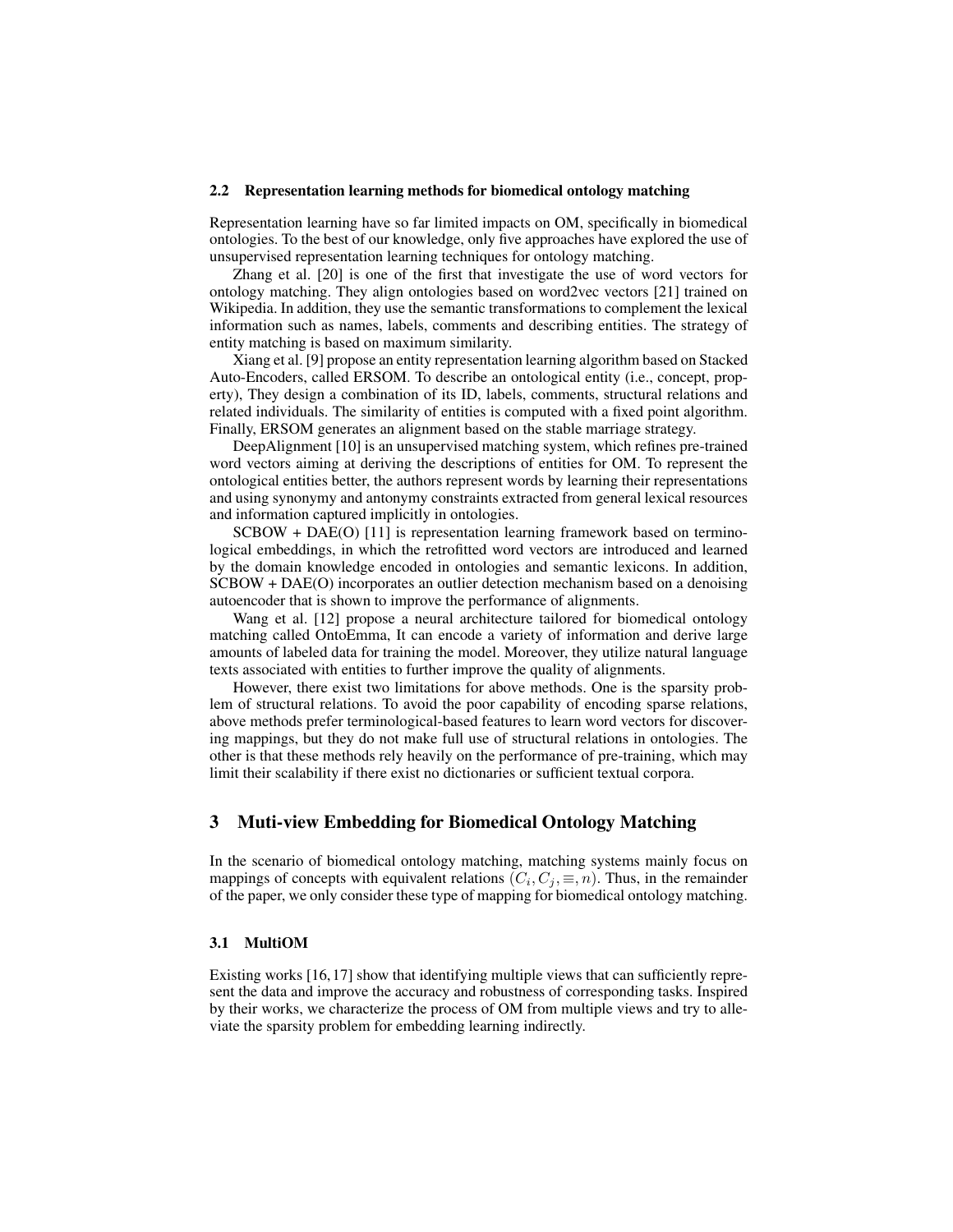

Fig. 1: The framework of MultiOM

The framework of MutiOM is shown in Fig. 1. Given two biomedical ontologies  $O_1$  and  $O_2$ , we first extract the concepts and their information of ontologies. Then, we divide the process of OM into three embedding modules from different views, which compose of lexical-view embedding, structural-view embedding and resource-view embedding. Domain ontologies in the resource-based module, are treated as bridges to connect source ontology and target one for discovering more potential mappings. With a designed combination strategy based on mutual assessment, we obtain a final alignment among given ontologies.

Different from feature-based methods, we utilize ontological information to learn the continuous vector representations of concepts by embedding techniques, which can discover more potential mappings among ontologies. There exist different granularity of vector representations of modules in MultiOM. In lexical-based module, each concept is divided into several tokens  $\{t_1, t_2, ..., t_n\}$  that are represented as k-dimensional continuous vectors  $t_i, t_j \in \mathbb{R}^k$ . The similarity of concepts is measured based on these word vectors by the designed algorithm. Relatively, for structural-based module and resource-based module, each concept  $C$  is represented as a d-dimensional continuous vector  $\mathbf{C} \in \mathbb{R}^d$ , and their similarities are calculated based on cosine measure.

Lexical-view Embedding The lexical-view embedding module is mainly based on TF-IDF algorithm, which is one of the most effective string similarity metrics for ontology matching [19]. According to the assumption of TF-IDF, concepts in one ontology can be represented as a bag of tokens. Then, every concept  $C_i$  is regarded as a document and the tokens  $\{t_1, t_2, ..., t_l\}$  of each concept are treated as terms. Inspired by the idea soft TF-IDF [19], we propose an embedding-based TF-IDF strategy to calculate the similarities of concepts, More precisely, the similarity of each concept pair is calculated according to the similarities of their tokens, which is obtained based on the cosine measure of tokens' vectors representations rather than the string equivalent of them. The corresponding formula is defined as follows.

$$
Sim(C_1, C_2) = \sum_{i=1} w_i \cdot \arg\max_j \cos(\mathbf{t_{1i}}, \mathbf{t_{2j}}),
$$
 (1)

where  $C_1$  and  $C_2$  are concepts from  $O_1$  and  $O_2$ ,  $\mathbf{t}_{1i}$  and  $\mathbf{t}_{2j}$  are vector representations of tokens  $t_{1i}$  and  $t_{2i}$  that belong to  $C_1$  and  $C_2$ .  $w_i$  is a weight of token  $\mathbf{t_{1i}}$  in  $C_1$  that is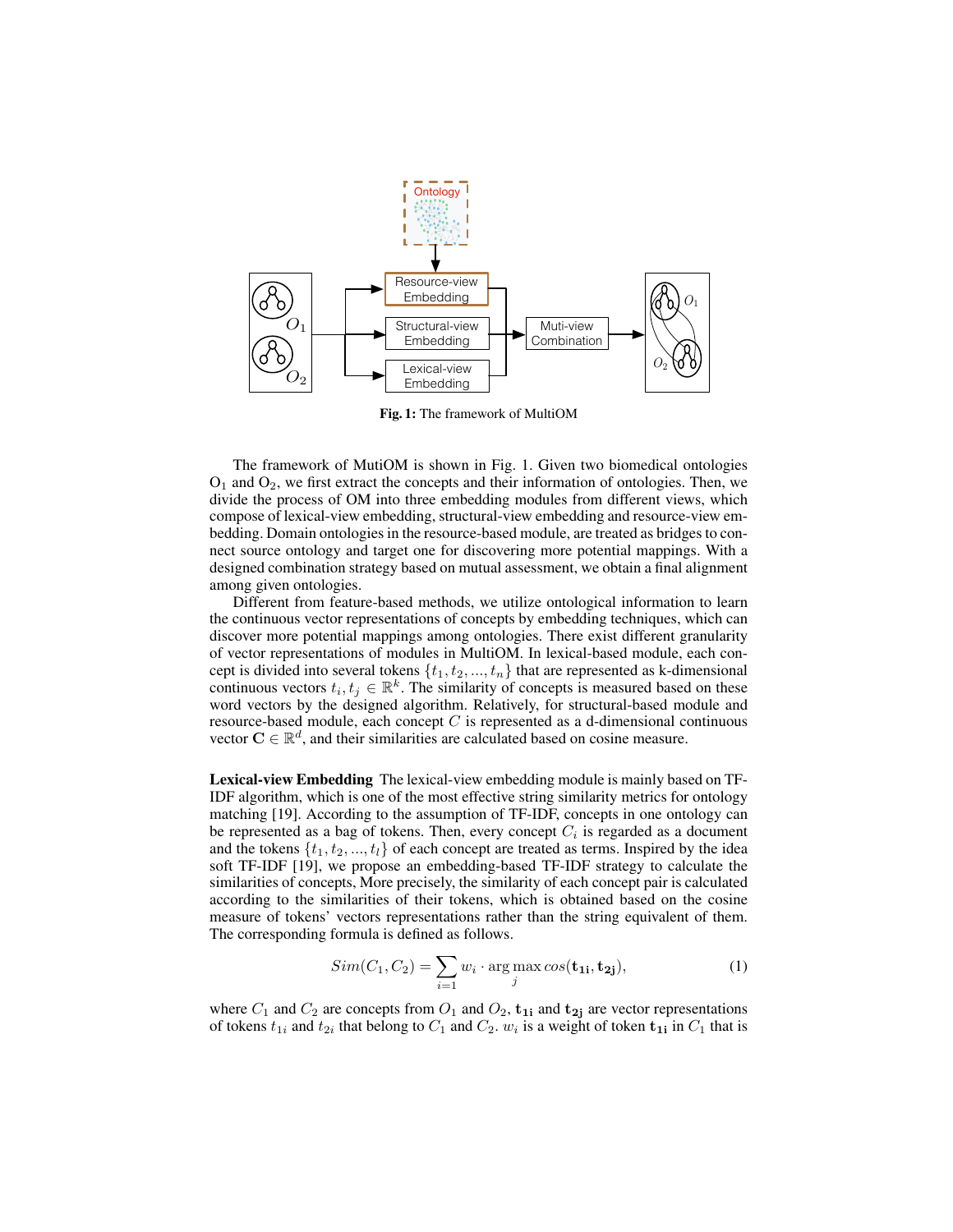calculated as follows.

$$
w_i = \frac{\text{TFIDF}(t_{1i})}{\sum_{l=1}^{n} \text{TFIDF}(t_{1l})},\tag{2}
$$

where *n* is the number of tokens, TFIDF( $\cdot$ ) returns the TF-IDF value of each token.

As cosine measure of  $t_{1i}$  and  $t_{2i}$  is a continuous value, so this embedding-based TF-IDF strategy is able to obtain more similar concepts and discover more potential mappings. Nevertheless, our softened strategy depends on the quality of embedding of tokens and may generate more wrong mappings. Therefore, we utilize pre-training vectors to cover the tokens of ontologies as soon as possible (see Section 4.2). On the other hand, we employ the mappings generated by other embedding modules to assess the quality of these mappings in lexical-view module (see Section 3.3).

Structural-view Embedding As mentioned before, most proposed methods focus on the terminological-based features to learn word vectors for ontology matching, but they do not make full use of structural relations in ontologies. Relatively, we try to generate mappings from the structural view. To obtain more candidate mappings for training embedding of concepts, we assume that the mappings generated by equivalent strings or their synonym labels are correct, and define a loss function based on cross-entropy to optimize the vector representations of concepts. The loss function is defined as follows.

$$
l_{SE} = -\sum_{(C_1, C_2, \equiv, 1, 0) \in \mathcal{M}} log f_{SE}(C_1, C_2) - \sum_{(C'_1, C'_2, \equiv, 1, 0) \in \mathcal{M}'} log(1 - f_{SE}(C'_1, C'_2)),
$$
\n(3)

where M is a set of candidate mappings  $\{(C_1, C_2, \equiv 1.0)\}\$  generated by our assumption,  $\mathcal{M}'$  is a set of negative mappings. We employ the negative sampling skill [13] to generate  $\mathcal M'$  for training the loss function. For each mapping  $(C_i, C_j, \equiv, 1.0) \in \mathcal M$ , we corrupt it and randomly replace  $C_i$  or  $C_j$  to generate a negative triple  $(C_i', C_j, \equiv, 1.0)$ or  $(\tilde{C}_i, C_j', \equiv, 1.0)$ .  $f_{SE}(\tilde{C}_1, C_2)$  is a score function defined in Eq. 4 to calculate the score of concept pairs, where  $C_1, C_2 \in \mathbb{R}^d$  are d-dimensional continuous vectors of concepts  $C_1$  and  $C_2$  from different ontologies,  $|| \cdot ||_2$  is the  $L_2$ -norm. We hope that  $f_{SE}(C_1, C_2)$  is large if concepts  $C_1$  and  $C_2$  are similar.

$$
f_{SE}(C_1, C_2) = 2 \cdot \frac{1}{1 + e(||\mathbf{C}_1 - \mathbf{C}_2||_2)}.
$$
 (4)

Furthermore, we design a negative sampling skill tailored for structural relations asserted in ontologies (e.g., subclassOf relations, disjointWith) relations. Unlike the uniform negative sampling method that samples its replacer from all the concepts, we limit the sampling scope to a group of candidates. More precisely, for each mapping  $(C_i, C_j, \equiv, 1.0) \in \mathcal{M}$ , if there exist subclassOf relations (e.g.,  $(C_i',$  subclassOf,  $\hat{C_i}$ ) or  $(C_j',$  subclassOf,  $C_j$ )) asserted in ontologies, we need to exclude this replace case. Relatively, for disjoint With relations (e.g.,  $(\tilde{C_i}',$  disjoint With,  $C_i$ ) or  $(C_j,$  disjoint With,  $C_j'$ )), we need to give the highest priority to these relations for replace cases (see Section 4.2). With these constrains for negative sampling, we can obtain better vector representations of concepts for ontology matching.

Resource-view Embedding Inspired by the work in [22], we consider external ontology as a bridge to connect two concepts from source ontology and target one. We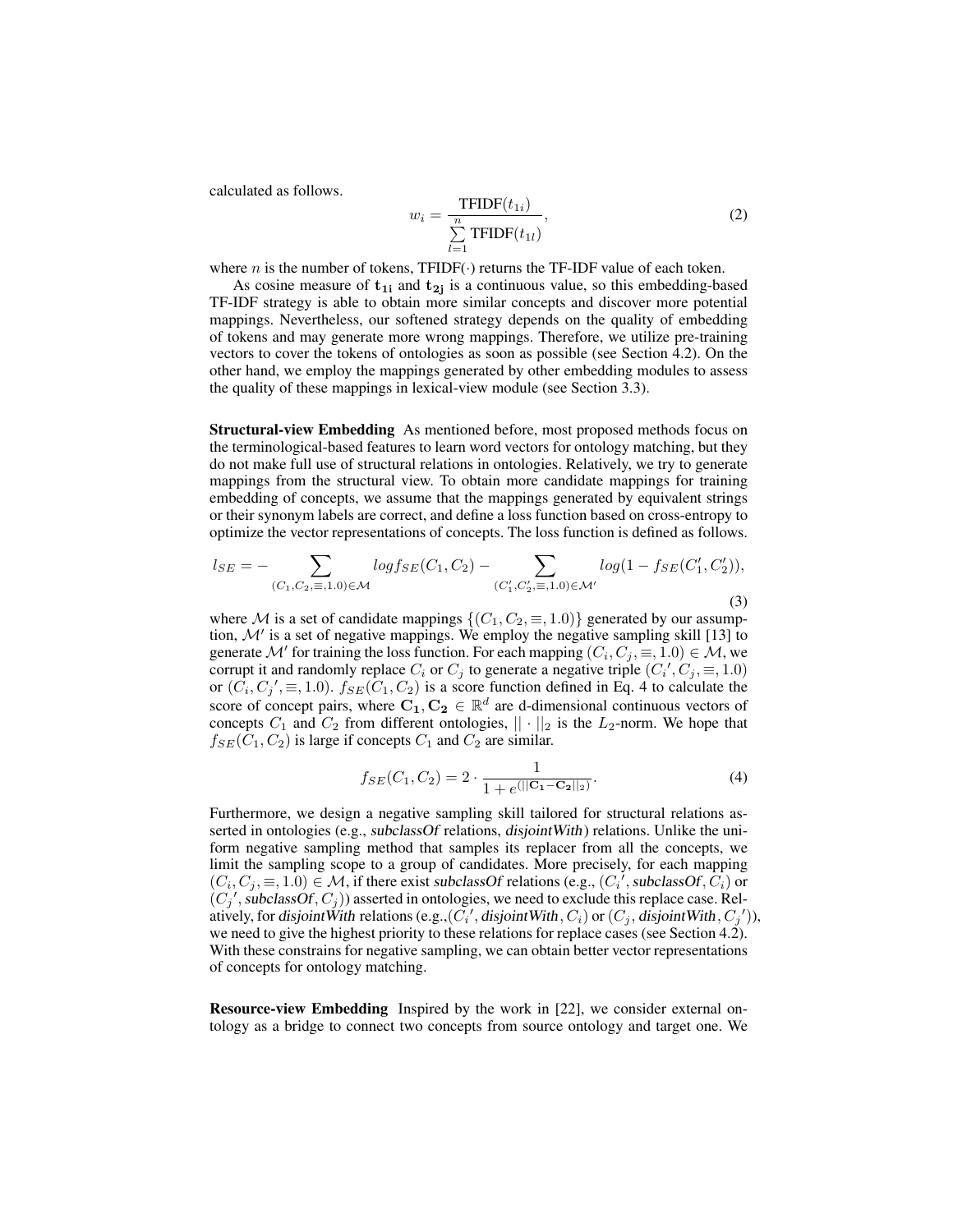observe that there exist many different yet overlapping biomedical ontologies such as MA—NCI—FMA, FMA—NCI—SNOMED-CT. Compared with textual descriptions or thesaurus, ontologies as external resources can provide some structural assertions, which is helpful to refine the quality of discovered mappings [22]. Nevertheless, the original idea is mainly based on string equality, which may not discover more similar concepts. Therefore, we employ embedding techniques to soft this framework to discover more potential mappings from this view.



Fig. 2: Left: The original framework for employing external ontology to connect concepts. Right: The embedding framework for employing external ontology to connect concepts

Fig. 2 shows a change of the framework from string equality to the softened idea, where every concept C is represented as a d-dimensional continuous vector  $C \in \mathbb{R}^d$ . We assume that there exist some concept pairs  $(C_1, C_2)$  involving their synonyms from ontologies  $O_1$  and  $O_2$  will share the same concept  $C_3$  or its synonyms in external ontology  $O_3$ . The tuple is labeled as  $(C_1, C_2, C_3)$ . Then, we introduce two matrices and train them based on these tuples in order to obtain more potential mappings. The loss function is defined as follows.

$$
l_{RE} = -\sum_{(C_1, C_2, C_3) \in \mathcal{T}} log f_{RE}(C_1, C_2, C_3) - \sum_{(C'_1, C'_2, C_3) \in \mathcal{T}'} log(1 - f_{RE}(C'_1, C'_2, C_3)),
$$
\n(5)

where  $\mathcal T$  is a set of tuples  $\{(C_1,C_2,C_3)\}$  generated by the shared assumption,  $\mathcal T'$  is a set of negative tuples that randomly replace  $C_1$  or  $C_2$ .  $f_{RE}(C_1, C_2, C_3)$  is a score function defined in Eq. 6 to calculate the score of projected concepts, where  $C_1, C_2, C_3 \in \mathbb{R}^d$ are d-dimensional continuous vectors of concepts  $C_1$ ,  $C_2$ ,  $C_3$  from different ontologies,  $M_{13}$  and  $M_{23}$  are two matrices that project  $C_1$ ,  $C_2$  into the embedding space of  $O_3$ , respectively. We hope that the similar concepts will be projected near their shared concept. Conversely, there existed a semantic distance between dissimilar ones.

$$
f_{RE}(C_1, C_2, C_3) = 2 \cdot \frac{1}{1 + e^{(||\mathbf{C}_{1} * M_{13} - \mathbf{C}_{3}||_2 + ||\mathbf{C}_{2} * M_{23} - \mathbf{C}_{3}||_2)}}.
$$
(6)

In order to train two matrices better, we maintain all the vectors of concepts in  $O_3$ unchanged and only update the parameters of matrices and concepts from  $O_1$  and  $O_2$ . Furthermore, we take advantage of structural relations in  $O_3$  to pre-train the vector representations of concepts, which can adjust semantic distances of concept vectors. As existing KG embedding models face the sparsity problem, we design a loss function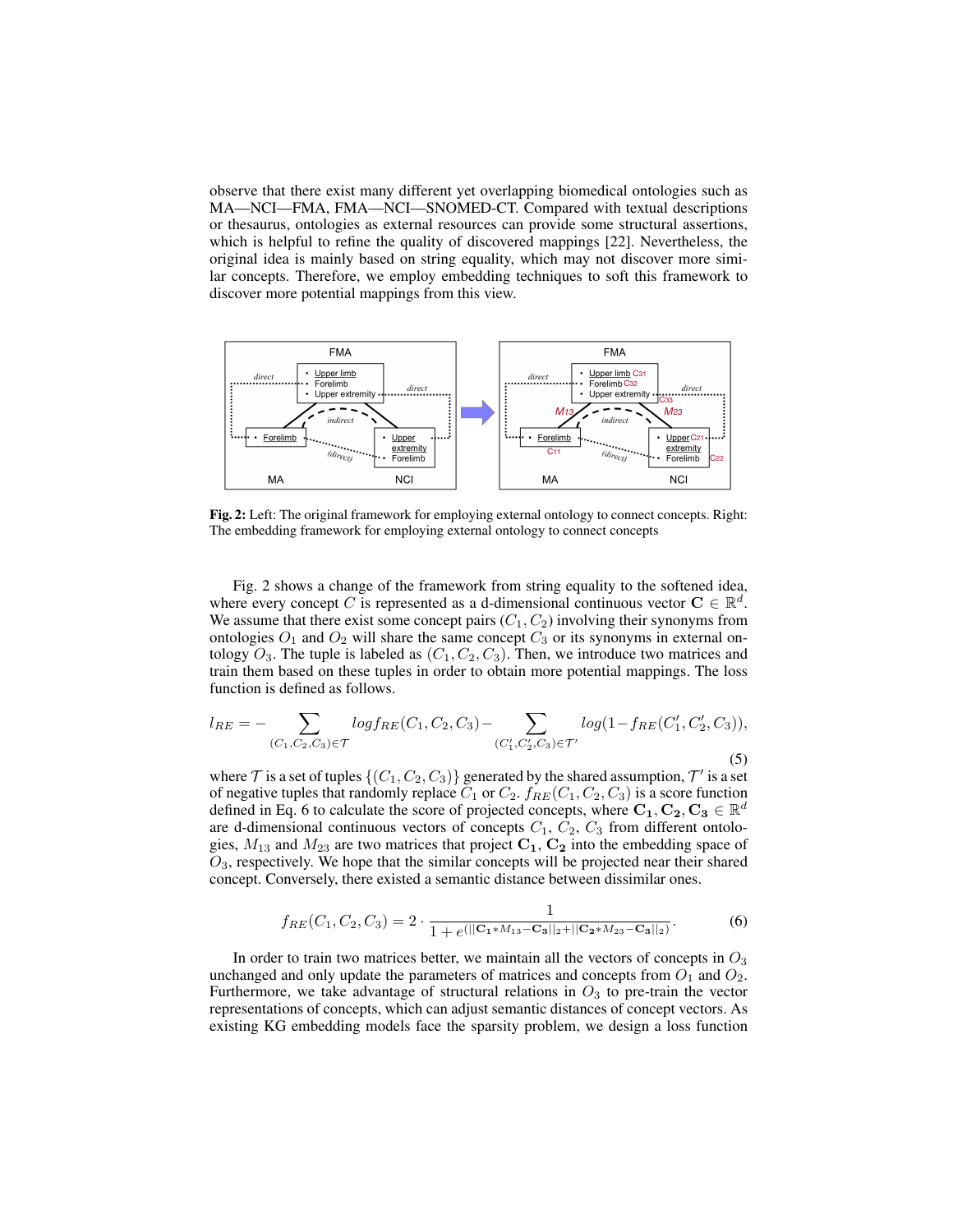based on cross-entropy to achieve this goal that is defined as follows.

$$
l_{PT} = -\sum_{(C_{31}, r, C_{32}) \in \mathcal{R}} log f_r(C_{31}, C_{32}) - \sum_{(C'_{31}, r, C'_{32}) \in \mathcal{R}'} log(1 - f_r(C'_{31}, C'_{32})), (7)
$$
  

$$
f_r(C_{31}, C_{32}) = 2 \cdot \frac{1}{1 + e(||C_{31} - C_{32}||_2 - \alpha)},
$$
 (8)

where R is a set of relation assertions, involving  $\{(C_{31},\text{subClassOf}, C_{32})\} \cup (C_{31},$ PartOf,  $C_{32}$ ),  $\mathcal{R}'$  is a set of negative ones that randomly replace  $C_{31}$  or  $C_{32}$ .  $f_r(C_{31}, C_{32})$ is a score function that measures the score of  $(C_{31}, r, C_{32})$ ,  $\mathbf{C_{31}}$  and  $\mathbf{C_{32}}$  are vector representations of concepts  $C_{31}$  and  $C_{32}$ . Notice that, subClassOf and PartOf are not equivalent relations, so we utilize a hyper-parameter  $\alpha$  to controls the semantic distances of concept vectors.

#### 3.2 View-Embedding Combination

After obtained mappings from different modules, we need to combine them together. A straightforward strategy is collecting all the mappings from these modules and filtering out them with one threshold or stable marriage algorithm. Although this strategy can obtain a high recall in the final alignment, it may also introduce lots of wrong mappings and miss n:m cases about mappings. Therefore, we propose a combination strategy based on mutual assessment.

For convenience, we use OM-L, OM-S, OM-R to represent the alignments generated by lexical-based module, structural-based module, resource-based module, respectively. The concrete procedures are achieved as follows.

- Step 1 Merge the mappings from OM-S and OM-R. Their merged result is labeled as OM-SR, in which the similarity of each mapping is selected the large one between OM-S and OM-R.
- Step 2 Select the "reliable" mappings of OM-L and OM-SR based on the corresponding thresholds  $\delta_1$  and  $\delta_2$ .
- Step 3 Assess these "reliable" mappings from OM-L and OM-SR mutually. For example, if one "reliable" mapping belongs to OM-L and its similarity in OM-SR is lower than threshold  $\delta_3$ , then we need to remove it. Relatively, if one "reliable" mapping belongs to  $OM-SR$  and its similarity in  $OM-L$  is lower than threshold  $\delta_4$ , then this mapping will be removed.
- Step 4 Merge assessed mappings from OM-L and OM-SR and generate a final alignment. For each mapping appearing in  $OM-L$  and  $OM-SR$  at the same time, its similarity is selected the large one.

# 4 Experiments

To verify the effectiveness of MultiOM, we used Python to implement our approach with the aid of TensorFlow<sup>10</sup> and parse ontologies by OWLAPI<sup>11</sup>. The experiments were conducted on a personal workstation with an Intel Xeon E5-2630 V4 CPU which has  $64GB$  memory and TiTAN XP GPU. Our approach<sup>12</sup> can be downloaded together with the datasets and results.

<sup>10</sup> https://www.tensorflow.org/

<sup>11</sup> http://owlapi.sourceforge.net/

<sup>12</sup> https://github.com/chunyedxx/MultiOM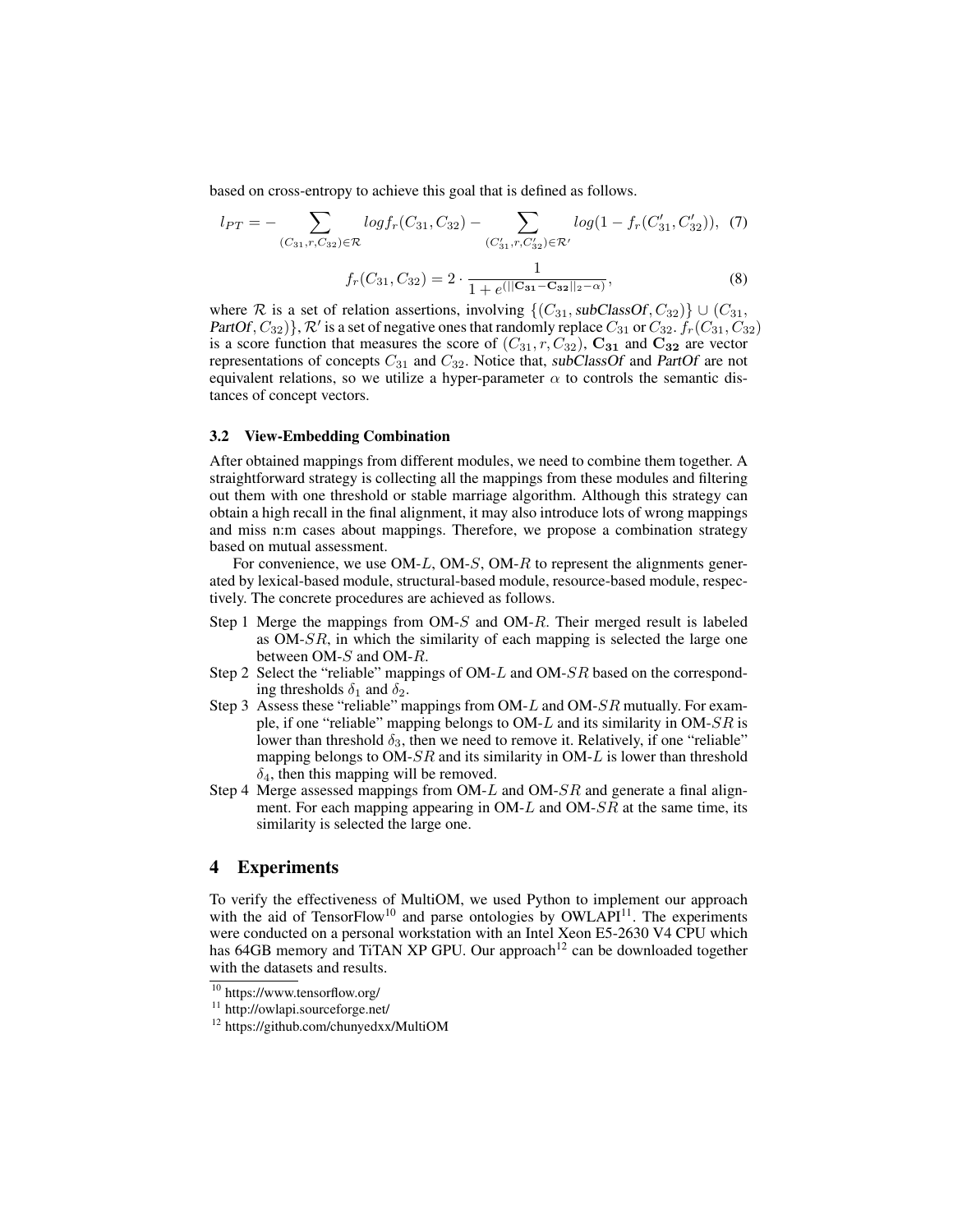#### 4.1 Datasets

We collect the biomedical ontologies from Anatomy Track and Large BioMed Track in  $OAEI<sup>13</sup>$  (Ontology Alignment Evaluation Initiative), which is an annual campaign for evaluating ontology matching systems that attracts many participants all over the world. Furthermore, this campaign provides uniform test cases and standard alignments for measuring precision, recall and F1-measure for all participating systems.

#### 4.2 Experiment Settings

We select several strategies to construct the baseline systems to verify the effectiveness of our model. The following is the detail construction of strategies in our experiments.

- StringEquiv: It is a string matcher based on string equality applied on local names of entities.
- StringEquiv + Normalization (StringEquiv-N): It employs normalization techniques before execute StringEquiv matcher.
- StringEquiv + Synonym (StringEquiv-S): It extends the synonym of concepts when executing the StringEquiv matcher.
- StringEquiv + Synonym + Reference Ontology (StringEquiv-SR): It introduces external ontologies as bridges to connect concepts based on StringEquiv-S.
- StringEquiv + Synonym + Normalization (StringEquiv-NS): It extends the synonym of concepts when executing the StringEquiv-N.
- StringEquiv + Normalization+ Synonym + Reference Ontology (StringEquiv-NSR): employs normalization techniques before execute StringEquiv-SR.

For MultiOM, we use stochastic gradient descent (SGD) as an optimizer and the configuration of hyper-parameters is listed below: Dimensions of concepts and matrices are set to  $d = \{50, 100\}$  and  $d_{\mathcal{M}} = \{50, 100\}$ . The mini-batch size of SGD is set to Nbatch={5, 10, 20, 50}. We select the learning rate  $\lambda$  among {0.01, 0.02, 0.001} and  $\{1, 3, 5, 10\}$  negative triples sampled for each positive triple. The whole training spent 1000 epochs. In lexical-based module, the vector presentations of tokens mainly come from the linkage<sup>14</sup> of the work [11], whose dimension is set to 200. For some tokens without vector presentations, we initialize them randomly and enforce constrains as  $||{\bf t}_{1i}||_2 \le 1$  and  $||{\bf t}_{2j}||_2 \le 1$ . In resource-view embedding module, we employ TransE [13], ConvE [23] and pre-training function 7 to initialize the vector representations of concepts in external ontologies.  $\alpha$  is set to  $\{0.01, 0.05, 0.10\}$  in function 7 for controlling the semantic distances of concept vectors. For negative sampling strategy, we collect all the related structural assertions of concepts. When one concept is selected as a replacer, we retrieve the structural assertions of this concept and execute the replacement based on its relations with the original concept. During this process of replacement, disjointWith relations own the highest priority and subclassOf relations should be excluded. Finally, the result of MultiOM is generated by the combination strategy, and we set the related thresholds  $\delta_1 = 0.8$ ,  $\delta_2 = 0.95$ ,  $\delta_3 = 0.65$ ,  $\delta_4 = 0.3$ .

In order to show the effect of our proposed negative sampling, a symbol "-" added to the symbol represented module (or merged one) indicates that this module is not equipped with negative sampling tailored for structural relations.

 $13$  http://oaei.ontologymatching.org/

<sup>14</sup> https://doi.org/10.5281/zenodo.1173936.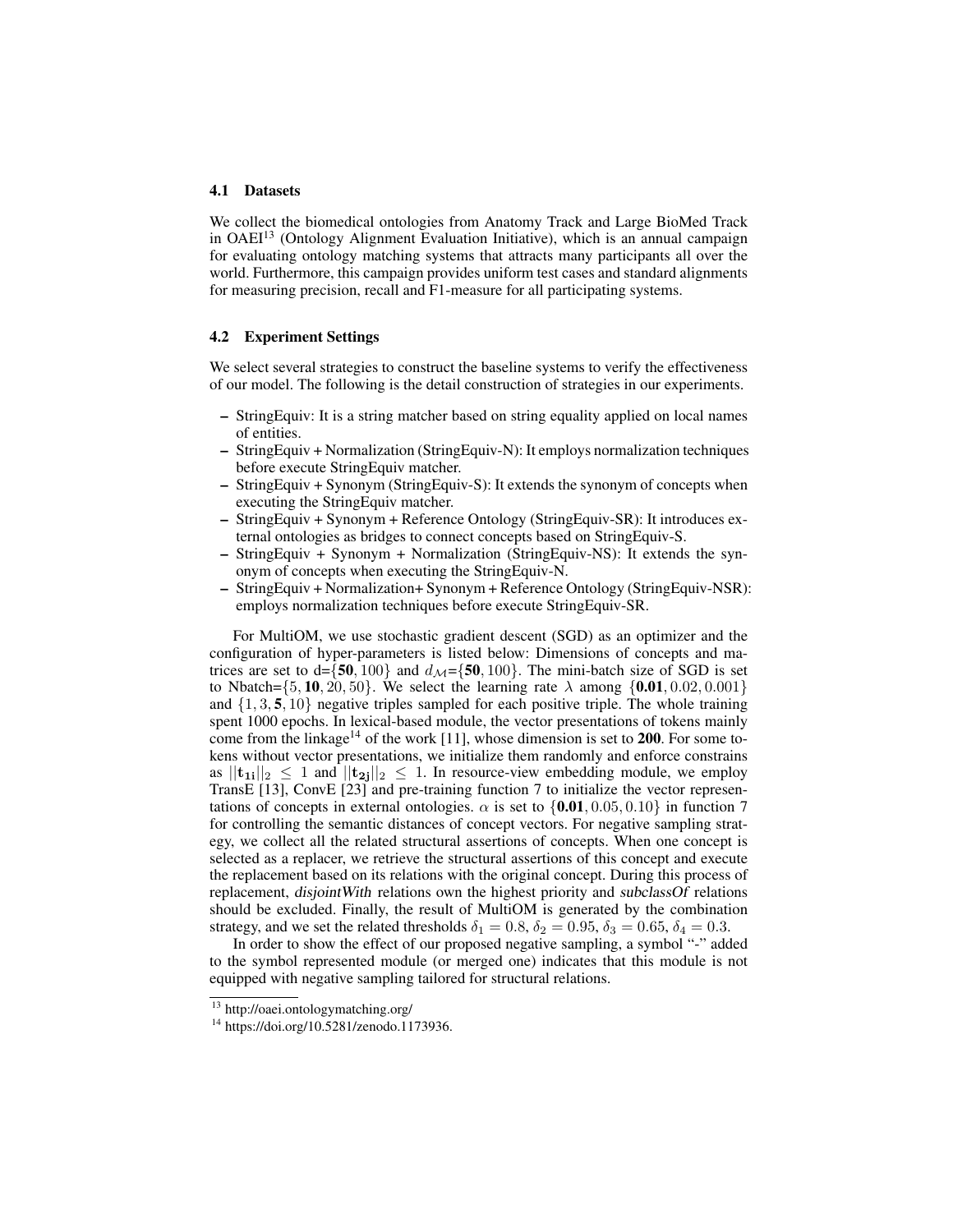#### 4.3 Evaluation Results

Table 1 lists the matching results of MultiOM compared with baseline systems. We observe that merging more strategies can improve the number of mappings. Although it slightly decreases the precision of alignments, it can increase the recall and F1-measure as a whole. Relatively, MultiOM further improves the recall and F1-measure of alignments because continue vector representations of concepts can obtain more similar concepts and discover more potential mappings. Moreover, the performance of MultiOM is better than MultiOM<sup>−</sup> in term of F1-measure. The main reason is that employing structural relations are helpful to distinguish the vector representations of concepts.

Table 1: The comparison of MultiOM with baseline systems

| Methods         | <b>MA-NCI</b>  |      |   |                               |    | <b>FMA-NCI-small</b> |      |   |                   |                                    |  |
|-----------------|----------------|------|---|-------------------------------|----|----------------------|------|---|-------------------|------------------------------------|--|
|                 | Number Correct |      | P | R                             | F1 | Number Correct       |      | P | R                 | F1                                 |  |
| StringEquiv     | 935            | 932  |   | 0.997 0.615 0.761             |    | 1501                 | 1389 |   | 0.995 0.517 0.681 |                                    |  |
| StringEquiv-N   | 992            | 989  |   | 0.997 0.625 0.789             |    | 1716                 | 1598 |   |                   | 0.995 0.595 0.745                  |  |
| StringEquiv-S   | 1100           | 1057 |   | $0.961$ $0.697$ $0.808$       |    | 2343                 | 2082 |   |                   | 0.974 0.775 0.863                  |  |
| StringEquiv-SR  | 1162           | 1094 |   | $0.941$ $0.722$ $0.817$       |    | 2343                 | 2082 |   |                   | 0.974 0.775 0.863                  |  |
| StringEquiv-NS  | 1153           | 1109 |   | 0.96210.73210.831             |    | 2464                 | 2200 |   |                   | $0.975 \mid 0.819 \mid 0.890 \mid$ |  |
| StringEquiv-NSR | 1211           | 1143 |   | 0.943 0.753 0.838             |    | 2467                 | 2203 |   | 0.975 0.820 0.891 |                                    |  |
| $MultiOM^-$     | 1484           | 1296 |   | $0.873 \mid 0.855 \mid 0.864$ |    | 2500                 | 2173 |   |                   | 0.94710.80910.872                  |  |
| MultiOM         | 1445           | 1287 |   | 0.891 0.849 0.869             |    | 2538                 | 2195 |   |                   | $0.942 \mid 0.817 \mid 0.875$      |  |

Table 2: The results about combining with different embedding modules in Anatomy Track

| Methods                                           | Number Correct |      | P | R                             | F1 |
|---------------------------------------------------|----------------|------|---|-------------------------------|----|
| TFIDF (threshold $= 0.8$ )                        | 985            | 976  |   | 0.991 0.644 0.780             |    |
| OM-L (threshold = $0.8$ )                         | 1286           | 1175 |   | 0.914 0.775 0.839             |    |
| $OM-S^-$ (threshold = 0.95)                       | 1836           | 1109 |   | $0.604 \times 732 \times 662$ |    |
| OM-S (threshold = $0.95$ )                        | 1189           | 1097 |   | $0.923 \mid 0.724 \mid 0.811$ |    |
| OM-R (Random initialization, threshold = $0.95$ ) | 709            | 680  |   | $0.959 \mid 0.449 \mid 0.661$ |    |
| OM- $R$ (TransE, threshold= 0.95)                 | 22             | 4    |   | 0.182 0.003 0.005             |    |
| OM-R (ConvE, threshold = $0.95$ )                 | 835            | 790  |   | $0.946 \mid 0.521 \mid 0.672$ |    |
| OM-R (loss function 7, threshold= $0.95$ )        | 833            | 789  |   | $0.948 \mid 0.520 \mid 0.672$ |    |
| $OM-RS^{-}$ (threshold= 0.95)                     | 1271           | 1147 |   | $0.902 \times 757 \times 823$ |    |
| OM- $RS$ (threshold= 0.95)                        | 1237           | 1138 |   | $0.920 \mid 0.751 \mid 0.827$ |    |
| $MultiOM^-$                                       | 1484           | 1296 |   | 0.873 0.855 0.864             |    |
| MultiOM                                           | 1445           | 1287 |   | 0.891 0.849 0.869             |    |

Table 2 shows the results of different combination with embedding-view modules. Overall, merge more embedding modules, the performances of alignments are better. For lexical-view module, softened TF-IDF (denoted as OM-L) is better than original TF-IDF in terms of F1-measure because continuous vectors representing tokens can provide more semantic information than single strings for calculating the similarity of concepts. For resource-view embedding module (denoted as OM-R), ConvE and our pre-training function are better than random initialization because both of them can utilize structural relations to adopt vector representations of concepts in the semantic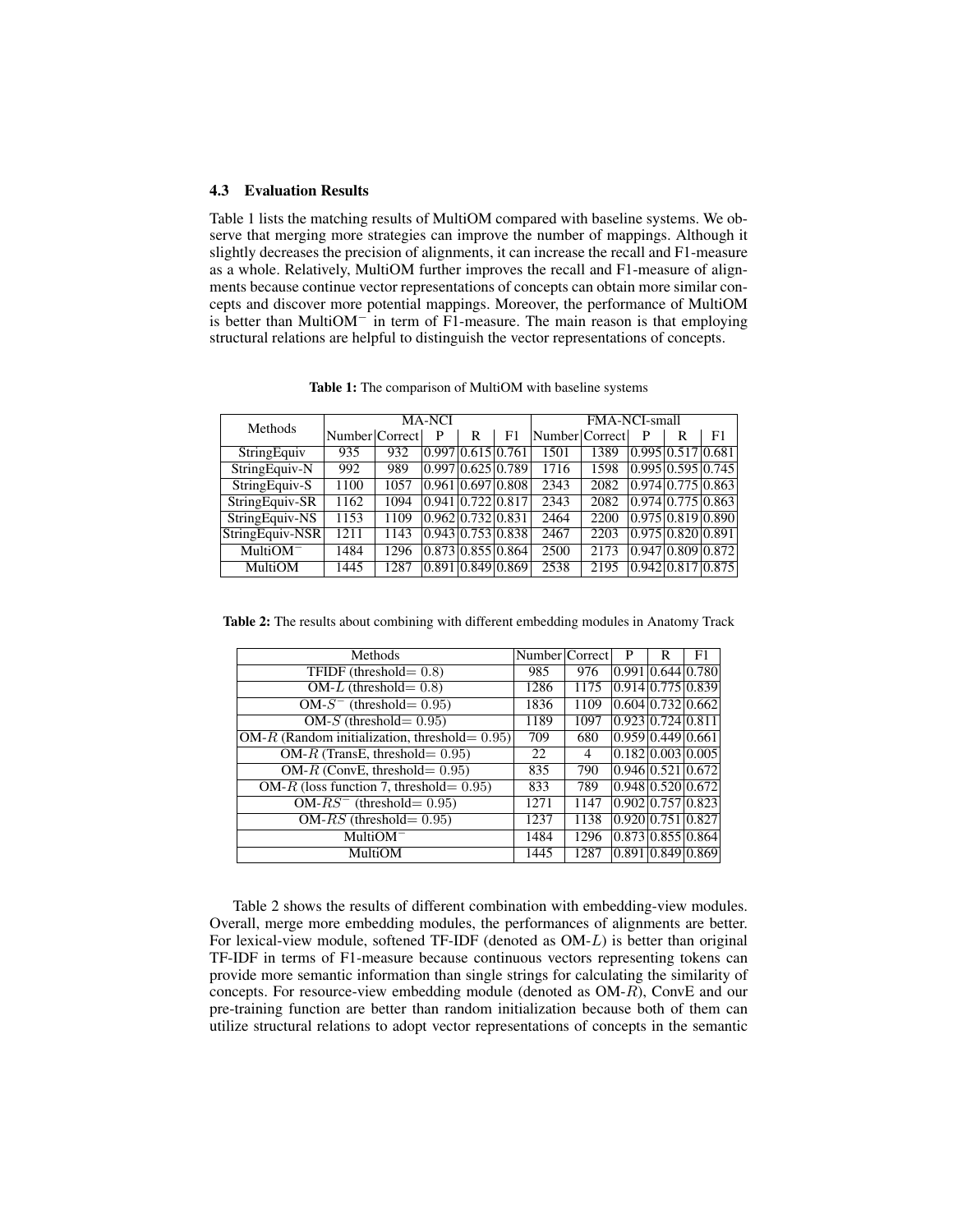space. Nevertheless, compared with 20 minutes spent in function 7, ConvE took nearly 24 hours to obtain the vector presentations of concepts. Notice that, it is not suitable for TransE to pre-train the vector presentations of concepts. We analyze that sparse structural relations of ontologies and its simplified score function limit its capability. Overall, we observe that employing new negative sampling strategy in embedding-view modules  $(i.e., OM-S, OM-RS, MultiOM)$  is helpful to improve the quality of alignments further in terms of precision and F1-measure.

Table 3 lists the comparison of MultiOM with OAEI 2018 top-ranked systems based on feature engineering and representation learning. Preliminary result shows that MultiOM can be competitive with several promising matching systems (e,g, FCAMapX, XMap) in terms of F1-measure. Nevertheless, there still exists a gap compared with the best systems (e.g., AML, SCBOW + DAE (O)). We analyze that lexical-based module and simplified combination strategy may become the main bottlenecks of MultiOM. Benefited from thesauruses (e.g., UMLS) and optimized combination strategy, most top-ranked systems can obtain better performances of OM tasks. In addition, most systems (e.g., AML, LogMap) employ alignment debugging techniques, which is helpful to improve the quality of alignment further. But we do not employ these techniques in the current version. We leave these issues in our future work.

| Methods          | <b>MA-NCI</b>  |      |                                             |             | <b>FMA-NCI-small</b> |                |      |   |                                    |                       |
|------------------|----------------|------|---------------------------------------------|-------------|----------------------|----------------|------|---|------------------------------------|-----------------------|
|                  | Number Correct |      | P                                           | R           | F1                   | Number Correct |      | P | R                                  | F1                    |
| AML              | 1493           | 1418 | 0.95                                        | 0.936 0.943 |                      | 2723           | 2608 |   |                                    | 0.958 0.910 0.933     |
| $SCBOW + DAE(O)$ | 1399           | 1356 | 0.969 0.906 0.938                           |             |                      | 2282           | 2227 |   |                                    | [0.976] 0.889] 0.930] |
| LogMapBio        | 1550           | 1376 | $0.888$ 0.908 0.898                         |             |                      | 2776           | 2632 |   | $0.948 \mid 0.902 \mid 0.921$      |                       |
| $POMAP++$        | 1446           | 1329 | 0.919 0.877 0.897                           |             |                      | 2414           | 2363 |   | $0.979 \mid 0.814 \mid 0.889 \mid$ |                       |
| XMap             | 1413           | 1312 | 0.929 0.865 0.896                           |             |                      | 2315           | 2262 |   | $0.977 \mid 0.783 \mid 0.869$      |                       |
| LogMap           | 1387           | 1273 | 0.918 0.846 0.880                           |             |                      | 2747           | 2593 |   | 0.944 0.897 0.920                  |                       |
| <b>SANOM</b>     | 1450           | 1287 | 0.88810.84410.865                           |             |                      |                |      |   |                                    |                       |
| <b>FCAMapX</b>   | 1274           | 1199 | 0.941 0.791 0.859                           |             |                      | 2828           | 2681 |   | $0.948 \mid 0.911 \mid 0.929$      |                       |
| <b>MultiOM</b>   | 1445           | 1287 | $\vert 0.891 \vert 0.849 \vert 0.869 \vert$ |             |                      | 2538           | 2195 |   |                                    | 0.942 0.817 0.875     |

Table 3: The comparison of MultiOM with OAEI 2018 top-ranked systems

#### 5 Conclusion and future work

In this paper, we presented an alternative OM framework called MultiOM, in which different loss functions were designed based on cross-entropy to model different views among ontologies and learn the vector representations of concepts. We further proposed a novel negative sampling skill tailored for structural relations, which could obtain better vector representations of concepts. We implemented our method and evaluated it on real-world biomedical ontologies. The preliminary result indicated that MultiOM was competitive with several OAEI top-ranked systems in terms of F1-measure.

In the future work, we will explore following research directions: (1) As candidate mappings and tuples are not enough, we will extend MultiOM to an iterative framework. (2) Recently, Zhang et al. [17] presented combination strategies for entity alignment based on embedding techniques. Incorporating these combination strategies into MultiOM may facilitate improving the quality of mappings. (3) Senior symbolic reasoning techniques (e.g., incoherent checking) could be served for training process and alignment generation. We will merge them into MultiOM for improving its performances.